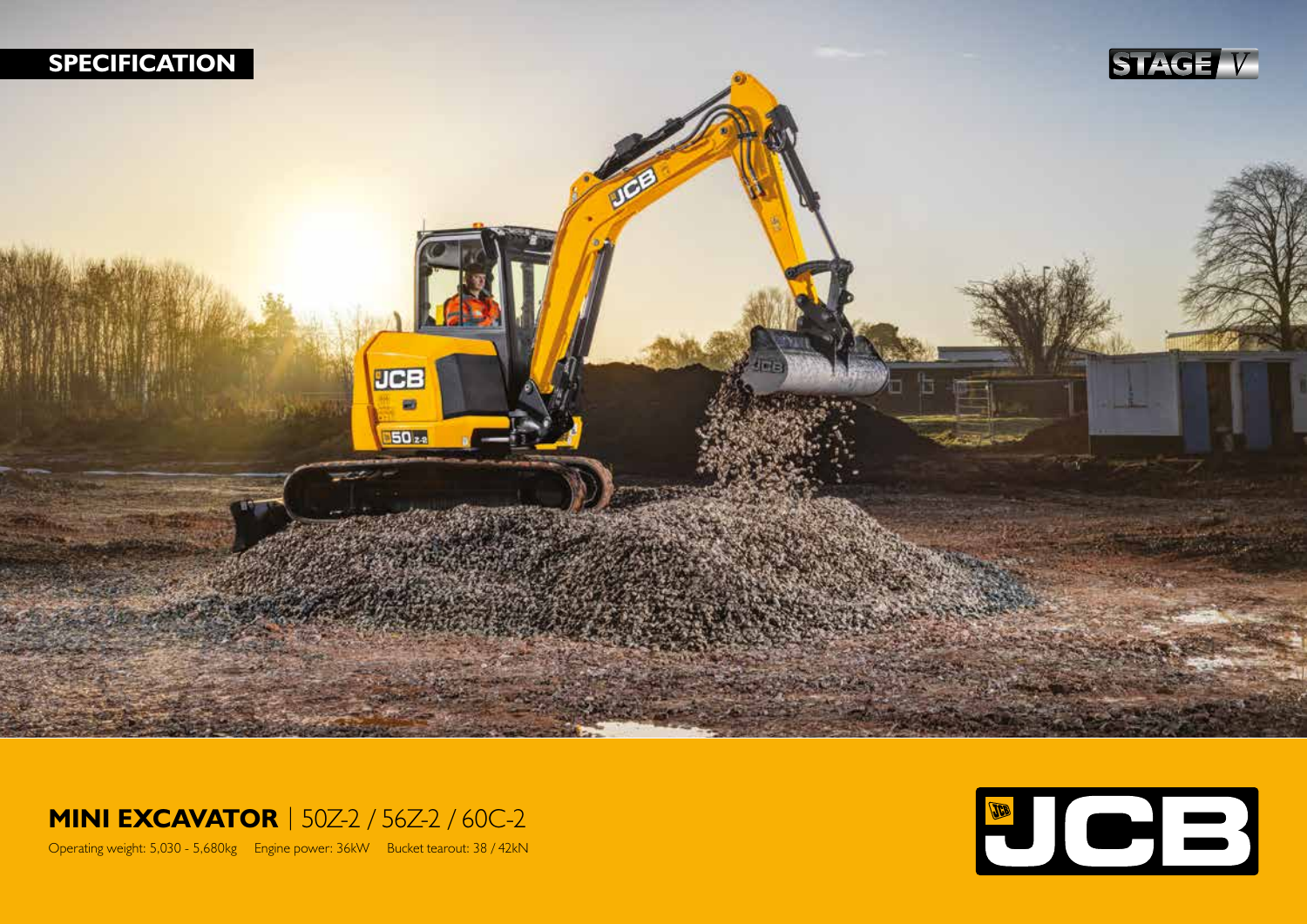# **TOUGH TO BEAT.**

Our new 4-6T Stage V compact excavators are more comfortable, easier to use and offer a lower cost of ownership. with the option of zero tailswing for easy and safe maneuverability in confined spaces, or conventional tailswing for improved lift capacity and stability, these machines offer tough to beat versatility.

**B5022** 



#### **TOUGH TO BEAT FOR SAFETY.**

Improved visibility, integrated rear camera, follow me home LED lights, unique 2GO system and 5 years' subscription to JCB Livelink contributing to safer working.

#### **TOUGH TO BEAT FOR COMFORT.**

Increased productivity comes from a comfortable operating environment: a large, quiet cab, thumb controlled boom swing and auxiliary and a hands free bluetooth radio.



#### **TOUGH TO BEAT FOR EASE OF USE.**

7" colour screen with rotary dial control, programmable flow for up to 10 attachments and auto auxiliary venting allows easy attachment changeover.

#### **TOUGH TO BEAT FOR COST OF OWNERSHIP.**

Minimal downtime, with a machine healthcheck displayed on screen before starting. Fuel saving features include one touch idle, programmable auto idle & engine shutdown.

#### **TOUGH TO BEAT FOR PERFORMANCE.**

The new Stage V Perkins 36kW engine provides up to 5% fuel savings with zero compromise to machine performance and no AdBlue needed.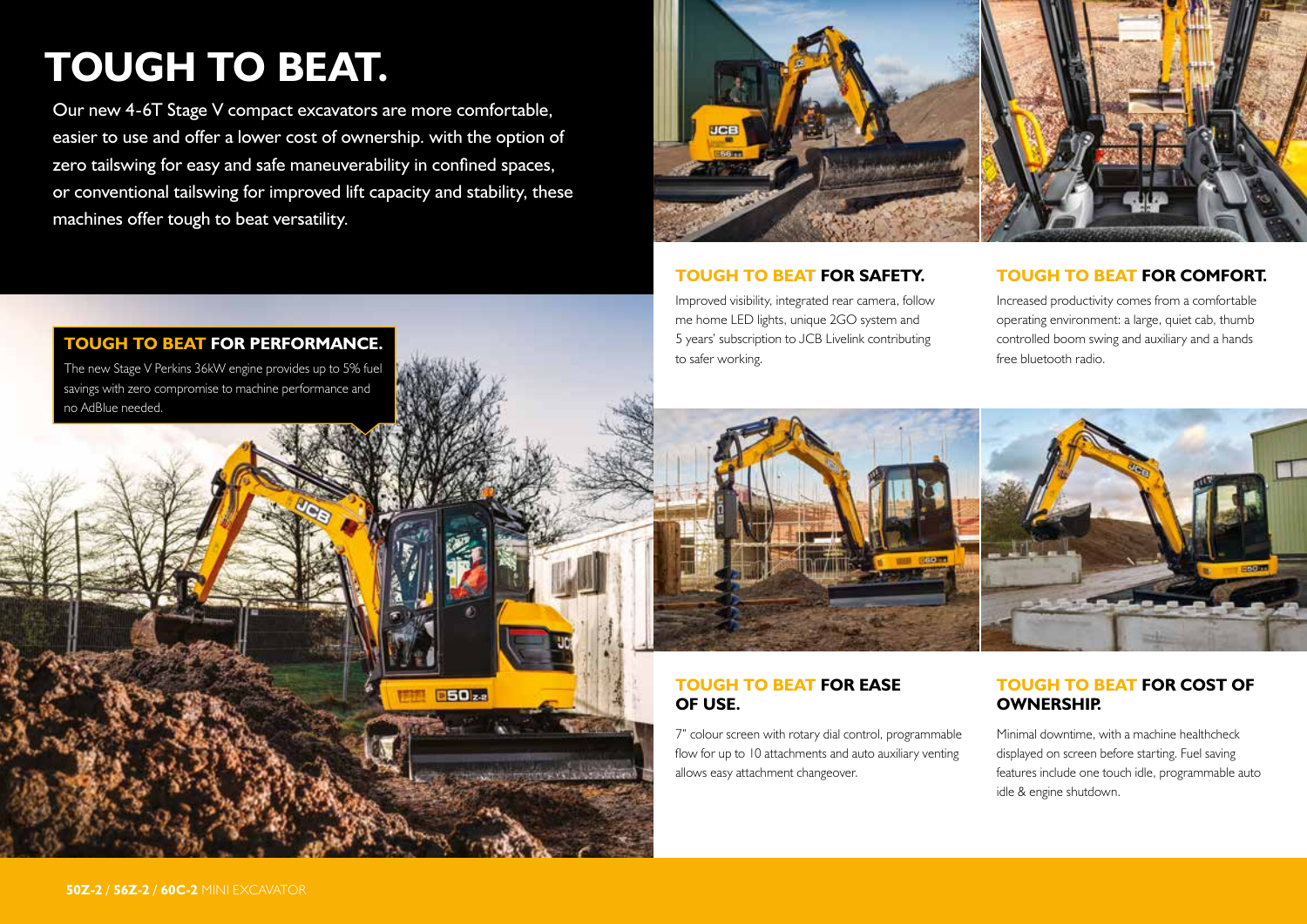#### **STATIC DIMENSIONS**



|    | <b>STATIC DIMENSIONS</b>                          |    |            |         |         |
|----|---------------------------------------------------|----|------------|---------|---------|
|    |                                                   |    | $50Z-2$    | $56Z-2$ | $60C-2$ |
| A  | Sprocket idler centres                            | mm | 1985       | 1985    | 1985    |
| B  | Track length on ground                            | mm | 1985       | 1985    | 1985    |
| C  | Undercarriage overall length - rubber             | mm | 2490       | 2490    | 2490    |
|    | Undercarriage overall length - steel              | mm | 2490       | 2490    | 2490    |
| D  | Kingpost clearance                                | mm | 631        | 631     | 631     |
| E  | Tailswing radius (standard / heavy counterweight) | mm | 975 / 1030 | 1000    | 1300    |
| F  | Overall width of superstructure                   | mm | 1845       | 1845    | 1845    |
| G  | Height over cab                                   | mm | 2551       | 2551    | 2561    |
| Н  | Ground clearance                                  | mm | 300        | 300     | 300     |
|    | Track gauge                                       | mm | 1550       | 1550    | 1550    |
|    | Width over tracks                                 | mm | 1950       | 1950    | 1950    |
| K. | Transport length with standard dipper             | mm | 5353       | 5520    | 5505    |
|    | Track height                                      | mm | 560        | 560     | 560     |
| M  | Counterweight clearance                           | mm | 618        | 618     | 618     |

| <b>ENGINE</b>         |           |                          |
|-----------------------|-----------|--------------------------|
| Manufacturer          |           | Perkins                  |
| Model                 |           | 403J-E17T                |
| Type                  |           | Turbo Charged 3 Cylinder |
| Emissions standard    |           | Stage V                  |
| Fuel                  |           | Diesel                   |
| Cooling               |           | <b>Water Cooled</b>      |
| Capacity              | Itr       | 1.663                    |
| Gross power ISO 14396 | kW        | 36                       |
| Net power             | kW        | 34                       |
| Max operating speed   |           | 2000rpm                  |
| Max. torque ISO 14396 | <b>Nm</b> | 166.5                    |
| Displacement          | CC        | 1663                     |
| Gradeability          | degrees   | 35                       |
| Starter motor         | kW        | $\overline{2}$           |
| Battery               | V / amps  | 12 / 80Ah or 750CCA      |
| Alternator            | V / amps  | 12/120                   |

| <b>UNDERCARRIAGE</b>                   |                    |                |                |                |
|----------------------------------------|--------------------|----------------|----------------|----------------|
|                                        |                    | $50Z-2$        | $56Z-2$        | $60C-2$        |
| No of top rollers                      |                    |                |                |                |
| No of bottom rollers                   |                    | $\overline{4}$ | $\overline{4}$ | $\overline{4}$ |
| Track width rubber (STD)               | mm                 | 400            | 400            | 400            |
| Track width steel                      | mm                 | 400            | 400            | 400            |
| Ground bearing pressure (400mm tracks) | kg/cm <sup>2</sup> | 0.32           | 0.35           | 0.36           |
| Track tensioning                       |                    | Grease         | Grease         | Grease         |
| Travel speed - low                     | kph                | 3              | 3              | 3              |
| Travel speed - high                    | kph                | 4.6            | 4.6            | 4.6            |
| Tractive effort                        | kN                 | 35.7           | 38.1           | 40             |

| <b>HYDRAULIC SYSTEM</b>              |     |         |                              |         |
|--------------------------------------|-----|---------|------------------------------|---------|
|                                      |     | $50Z-2$ | $56Z-2$                      | $60C-2$ |
| Pump                                 | CC  | 63      | 63                           | 63      |
| Nominal output @ max rpm             | lpm | 126     | 126                          | 126     |
| Excavator/track main relief pressure | bar | 240     | 265                          | 265     |
| Slew main relief pressure            | bar | 216     | 216                          | 216     |
| Auxiliary hydraulic pressure (low)   | bar | 190     | 190                          | 190     |
| Auxiliary hydraulic pressure (high)  | bar | 190     | 190                          | 190     |
| Auxiliary hydraulic flow (low)       | lpm | 40      | 40                           | 40      |
| Auxiliary hydraulic flow (high)      | lpm | 95      | 95                           | 95      |
| Hydraulic pump                       |     |         | Variable Displacement Piston |         |

| <b>WEIGHTS</b>                            |                    |           |                          |                          |
|-------------------------------------------|--------------------|-----------|--------------------------|--------------------------|
|                                           |                    | $50Z-2$   | $56Z-2$                  | $60C-2$                  |
| Operating weight*                         | kg                 | 5030      | 5542                     | 5680                     |
| Shipping weight**                         | kg                 | 4798      | 5310                     | 5448                     |
| Machine with 400mm steel tracks           | kg                 | $(+)$   5 | $(+)$   5                | $(+)$   5                |
| Machine with 550mm steel tracks           | kg                 | $(+)279$  | $(+)279$                 | $(+)279$                 |
| Machine with 400mm geogrip tracks         | kg                 | $(+)287$  | $(+)287$                 | $(+)287$                 |
| Machine with heavy duty counterweight     | kg                 | $(+)310$  | $\overline{\phantom{a}}$ | $\overline{\phantom{a}}$ |
| Machine with 1450mm dipper                | kg                 |           | $(-)39$                  | $\overline{\phantom{a}}$ |
| Machine with 1570mm dipper                | kg                 | $(+)39$   | $\overline{\phantom{a}}$ |                          |
| Machine with 1820mm dipper                | kg                 | $(+)59$   |                          |                          |
| Machine with Hydraulic Quick Hitch- Lift  | kg                 | $(+)9$    | $(+)9$                   | $(+)9$                   |
| Machine with Mechanical Quick Hitch- Lift | kg                 | $(-)13$   | $(-)13$                  | $(-)13$                  |
| Machine with FOPS roof guard - Stage I    | kg                 | $(+)17$   | $(+)17$                  | $(+)17$                  |
| Ground bearing pressure (400mm tracks)    | kg/cm <sup>3</sup> | 0.32      | 0.35                     | 0.36                     |

\*Operating eight to ISO6016 including cab, rubber tracks, standard dipper, 460mm bucket, full tanks and a 75kg operator. \*\*Shipping weight to ISO6016 is mass of the base machine without operator, with fuel level at 10% of tank capacity.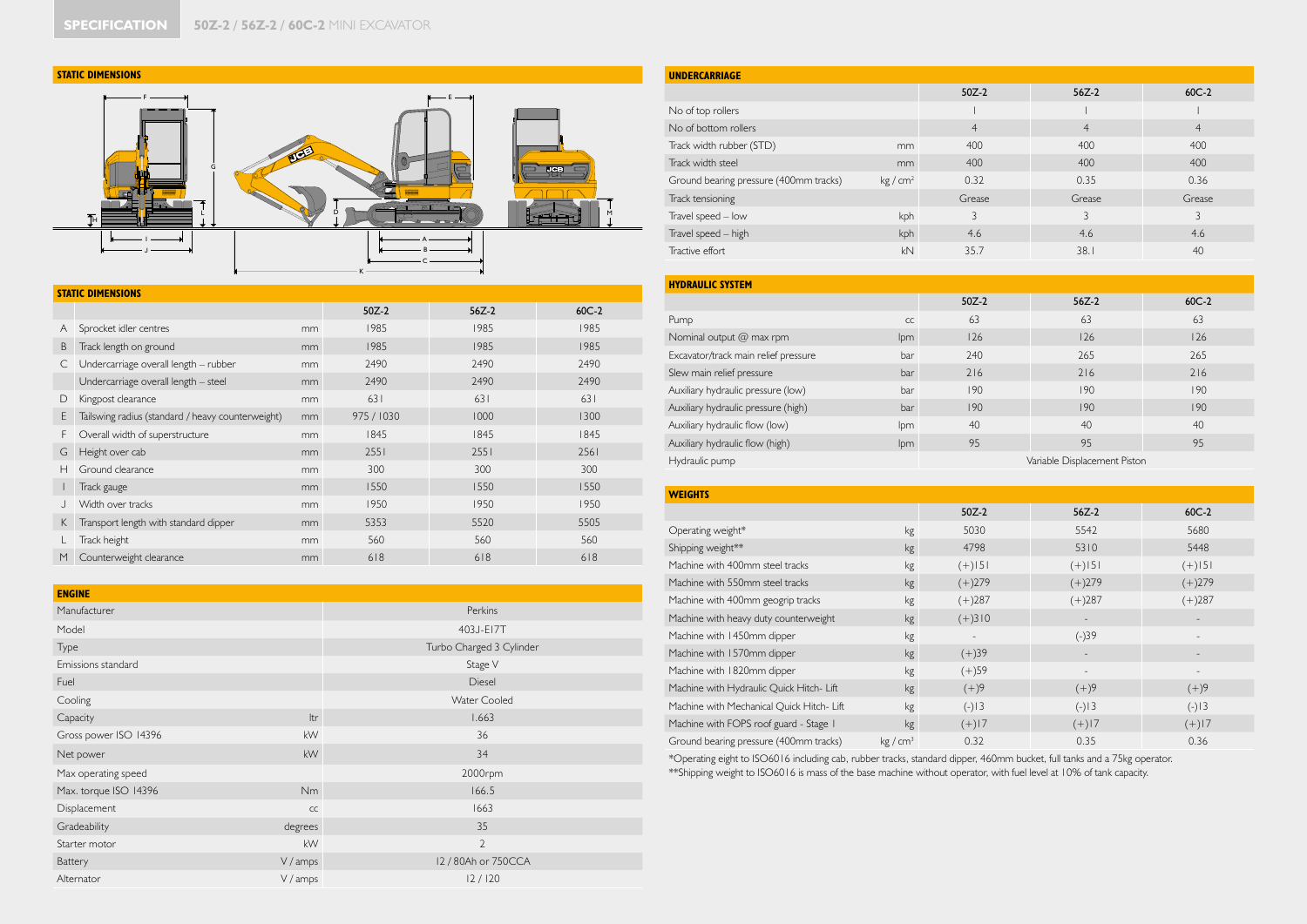| <b>SERVICE CAPACITIES</b> |     |         |         |         |
|---------------------------|-----|---------|---------|---------|
|                           |     | $50Z-2$ | $56Z-2$ | $60C-2$ |
| Fuel tank                 | ltr | 76      | 76      | 76      |
| Engine coolant            | Itr | 12      | 2       | 2       |
| Engine oil                | ltr |         |         |         |
| Hydraulic system          | Itr | 100     | 100     | 100     |
| Hydraulic tank            | ltr | 55      | 55      | 55      |

| <b>OPERATOR ENVIRONMENT</b>               |    |         |         |         |
|-------------------------------------------|----|---------|---------|---------|
|                                           |    | $50Z-2$ | $56Z-2$ | $60C-2$ |
| Cab/canopy height                         | mm | 2551    | 2551    | 2561    |
| Cab/canopy height with FOGS guard LEVEL I | mm | 2575    | 2575    | 2585    |
| Cab/canopy length                         | mm | 1291    | 1291    | 1491    |
| Cab/canopy width                          | mm | 1020    | 1020    | 1020    |
| Door aperture                             | mm | 552     | 552     | 595     |

**STANDARD EQUIPMENT Fully glazed ROPS & TOPS certified cab with programmable Intermittent wiper with** wash/wipe, 3 speed heater/demister with adjustable air vents, LCD display, Digital clock, Internal lockable toolbox, Cup holder & bottle holder, Coat hook, 12v accessory socket, Interior light, Bluetooth hands free USB radio, Full audio/visual warning systems, One touch idle, 5 power bands, ISO servo controls with electro-hydraulic dozer lever, Electro-proportional thumb controlled high flow double acting auxiliary, 10 selectable auxiliary flow rates, Joystick mounted hammer switch, Neutral start, Full control isolation, "2GO" hydraulic isolation, High back suspension seat, removable floormat, Beacon ready kit, Two speed tracking, Auto-kickdown track motors, 400mm short pitch rubber tracks, Double element air cleaner, Heavy-duty alternator, Heavy-duty battery, Hydraulic slew braking with disc type park brake, ORFS hydraulics, Colour coded hydraulic hoses, 500 hour dig end & dozer greasing intervals, Heavy duty boom cylinder guard, Protected boom worklight, Quick release auxiliary couplers, 100% steel bodywork, dedicated tie down and lifting points, JCB Livelink telematics with 5 years subscription, CESAR datatag (UK only).

**OPTIONAL EQUIPMENT** Air-conditioning, FOPS guard stage 1, Hose burst check valve lifting kit (dozer, boom & dipper),Mechanical quickhitch, Hydraulic quickhitch, Hydraulic quickhitch ready pipework, General purpose digging buckets, Ditch/grading buckets, Hydraulic hammers, LED rotating beacon, Travel alarm, Toolkit, Seatbelt engaged green beacon, Greasegun & cartridge, Exterior cab mounted mirrors, JCB Immobiliser (Unique key or keypad system), Dozer float, Thumb ready dipper, Special paint options, Tilt rotate ready installation.

\*Standard and optional specifications may vary depending on regions. Please contact your dealer for more information.

| <b>DOZER</b>                      |                       |         |         |
|-----------------------------------|-----------------------|---------|---------|
|                                   | $50Z-2$               | $56Z-2$ | $60C-2$ |
| Dozer Type                        | 2-way                 | 2-way   | 2-way   |
| Dozer length                      | $ $   4 $ $<br>mm     | $ $   4 | $ $   4 |
| Max height above ground           | 433<br>mm             | 433     | 433     |
| Dig depth below ground            | 464<br>mm             | 464     | 464     |
| Approach angle degrees<br>degrees | 31                    | 31      | 31      |
| <b>Width</b>                      | 1962<br><sub>mm</sub> | 1962    | 1962    |
| Height                            | 400<br>mm             | 400     | 400     |

#### **WORKING RANGE**





|  |  |  |  |  |  |  |  |  |  |  |  | 8 7 6 5 4 3 2 1 0 -1 -2 -3 Metres |  |
|--|--|--|--|--|--|--|--|--|--|--|--|-----------------------------------|--|
|--|--|--|--|--|--|--|--|--|--|--|--|-----------------------------------|--|

|    |                                        |                | $50Z-2$     | $56Z-2$ | $60C-2$ |
|----|----------------------------------------|----------------|-------------|---------|---------|
|    | Dipper length                          | mm             | 1470 / 1570 | 1570    | 1820    |
|    | Boom length                            | mm             | 2700        | 2866    | 2866    |
| Α  | Max. digging reach                     | mm             | 5486 / 5962 | 6119    | 6260    |
| B  | Max. digging reach on ground           | mm             | 5714/5832   | 5995    | 6140    |
| C  | Max. digging depth - dozer up          | mm             | 3327 / 3447 | 3606    | 3856    |
|    | Max. digging depth - dozer down        | mm             | 3532/3652   | 3843    | 4077    |
| D  | Max. digging height                    | mm             | 5387 / 5473 | 5664    | 5846    |
| E  | Max. dump/load-over height             | mm             | 4001 / 4088 | 4274    | 4456    |
| F  | Max. height to dipper nose pivot pin   | mm             | 4679 / 4764 | 4970    | 5152    |
| G  | Max. vertical wallcut depth            | mm             | 1971/2069   | 2052    | 2254    |
| Н  | Min. front swing radius (no offset)    | mm             | 2599 / 2631 | 2641    | 2608    |
|    | Min. front swing radius (fully offset) | m <sub>m</sub> | 2123 / 2151 | 2160    | 2155    |
| I. | Boom swing left                        | degrees        | 70          | 70      | 70      |
| J  | Boom swing right                       | degrees        | 55          | 55      | 55      |
|    | <b>Bucket rotation</b>                 | degrees        | 8           | 8       | 8       |
|    | Dipper rotation                        | degrees        | 2           | 2       | 2       |
|    | Bucket tearout (power position)        | kN             | 38          | 42      | 42      |
|    | Dipper tearout                         | kN             | 22/21       | 29      | 26      |
|    | Slew speed                             | rpm            | 8.3         | 8.3     | 8.3     |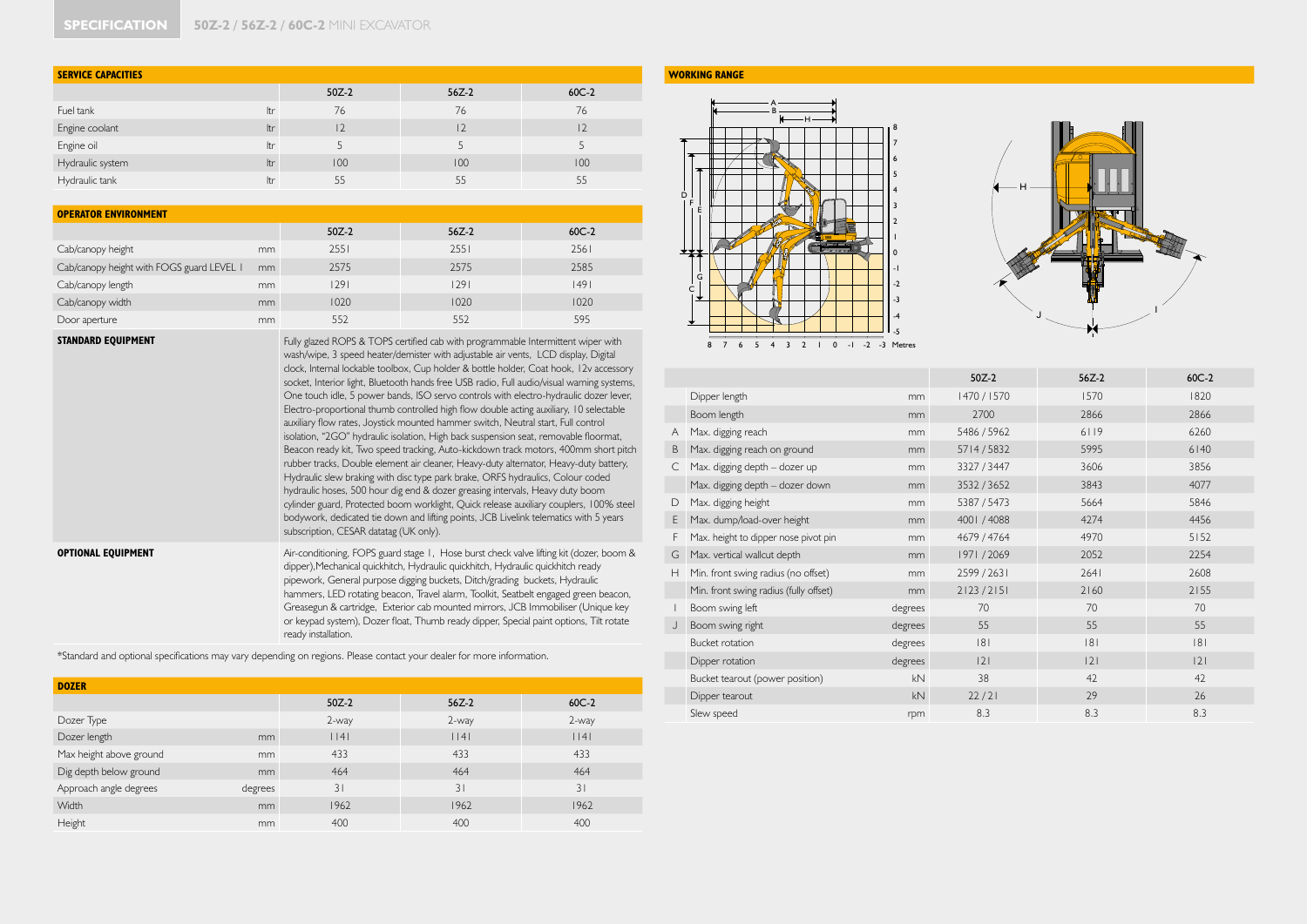|            | $50Z-2$<br>LIFT CAPACITIES - 400MM RUBBER TRACKS, 2700MM BOOM, 1450MM DIPPER, NO BUCKET. |                   |           |          |                  |           |          |                  |           |          |                   |           |               |                   |                           |                 |
|------------|------------------------------------------------------------------------------------------|-------------------|-----------|----------|------------------|-----------|----------|------------------|-----------|----------|-------------------|-----------|---------------|-------------------|---------------------------|-----------------|
| Load Point |                                                                                          | 2.0 <sub>m</sub>  |           |          | 3.0 <sub>m</sub> |           |          | 4.0 <sub>m</sub> |           |          | 5.0 <sub>m</sub>  |           |               |                   | Capacity at maximum reach |                 |
|            | 电                                                                                        | 中                 | ᆥ         | 中        | 中                | 8         | 中        | 中                | 횳         | 中        | 中                 | g<br>공    | $\frac{1}{2}$ | 中                 | ╬                         |                 |
| Height     | Dozer Up                                                                                 | <b>Dozer Down</b> | Over Side | Dozer Up | Dozer Down       | Over Side | Dozer Up | Dozer Down       | Over Side | Dozer Up | <b>Dozer Down</b> | Over Side | Dozer Up      | <b>Dozer Down</b> | Over Side                 | <b>Distance</b> |
| m          | kg                                                                                       | kg                | kg        | kg       | kg               | kg        | kg       | kg               | kg        | kg       | kg                | kg        | kg            | kg                | kg                        | m               |
| 4.0        |                                                                                          |                   |           |          |                  |           |          |                  |           |          |                   |           | 842*          | 842*              | 606                       | 3.88            |
| 3.5        |                                                                                          |                   |           |          |                  |           | 852      | 959*             | 582       |          |                   |           | 739           | 784*              | 501                       | 4.3             |
| 3.0        |                                                                                          |                   |           | $1190*$  | $1190*$          | 922       | 847      | 964*             | 577       |          |                   |           | 651           | $777*$            | 438                       | 4.6             |
| 2.5        |                                                                                          |                   |           | $1321$   | $1442*$          | 873       | 832      | $1016*$          | 564       |          |                   |           | 594           | 747*              | 396                       | 4.82            |
| 2.0        |                                                                                          |                   |           | 1260     | $1719*$          | 820       | 812      | 1098*            | 546       |          |                   |           | 556           | 706*              | 367                       | 4.97            |
| 1.5        |                                                                                          |                   |           | 1208     | 1949*            | 775       | 790      | $1192*$          | 525       | 544      | 899*              | 357       | 536           | 761*              | 352                       | 5.04            |
| 1.0        |                                                                                          |                   |           | 1174     | 2085*            | 744       | 768      | 1280*            | 505       | 536      | $1009*$           | 350       | 526           | 751*              | 343                       | 5.06            |
| 0.5        |                                                                                          |                   |           | 1155     | $2125*$          | 727       | 750      | $1347*$          | 489       | 530      | 883*              | 345       | 529           | $812*$            | 344                       | 5.01            |
| 0.0        |                                                                                          |                   |           | 1148     | 2084*            | 721       | 738      | 1379*            | 477       |          |                   |           | 544           | 866*              | 353                       | 4.9             |
| $-0.5$     | 1975*                                                                                    | 1975*             | 4 5       | 1150     | 1965*            | 723       | 731      | $1365*$          | 471       |          |                   |           | 574           | $922*$            | 373                       | 4.72            |
| $-1.0$     | 2493                                                                                     | 2824*             | 1425      | 16       | 1756*            | 733       | 732      | 1288*            | 472       |          |                   |           | 628           | 992*              | 408                       | 4.46            |
| $-1.5$     | 2517                                                                                     | 2907*             | 1444      | 1184     | $1400*$          | 753       | 743      | $1090*$          | 483       |          |                   |           | 720           | $1009*$           | 469                       | 4.1             |
| $-2.0$     | 2269*                                                                                    | 2269*             | 1476      |          |                  |           |          |                  |           |          |                   |           | 898           | 958*              | 585                       | 3.59            |
| $-2.5$     |                                                                                          |                   |           |          |                  |           |          |                  |           |          |                   |           | 754*          | 754*              | 754*                      | 2.83            |
| $-3.0$     |                                                                                          |                   |           |          |                  |           |          |                  |           |          |                   |           |               |                   |                           |                 |

|            |          |                  | LIFT CAPACITIES - 400MM RUBBER TRACKS, 2700MM BOOM, I570MM DIPPER, NO BUCKET. |          |                  |           |          |                   |           |          |                  |           |          |                   |                           | $50Z-2$         |
|------------|----------|------------------|-------------------------------------------------------------------------------|----------|------------------|-----------|----------|-------------------|-----------|----------|------------------|-----------|----------|-------------------|---------------------------|-----------------|
| Load Point |          | 2.0 <sub>m</sub> |                                                                               |          | 3.0 <sub>m</sub> |           |          | 4.0 <sub>m</sub>  |           |          | 5.0 <sub>m</sub> |           |          |                   | Capacity at maximum reach |                 |
|            | 电        | 电                | 帇                                                                             | 电        | 电                | €         | 电        | 电                 | 齿         | 电        | 电                | 齿         | 电        | 电                 | 쁑                         |                 |
| Height     | Dozer Up | Dozer Down       | Over Side                                                                     | Dozer Up | Dozer Down       | Over Side | Dozer Up | <b>Dozer Down</b> | Over Side | Dozer Up | Dozer Down       | Over Side | Dozer Up | <b>Dozer Down</b> | Over Side                 | <b>Distance</b> |
| m          | kg       | kg               | kg                                                                            | kg       | kg               | kg        | kg       | kg                | kg        | kg       | kg               | kg        | kg       | kg                | kg                        | m               |
| 4.0        |          |                  |                                                                               |          |                  |           | 874*     | 874*              | 683       |          |                  |           | 792*     | 792*              | 669                       | 4.04            |
| 3.5        |          |                  |                                                                               |          |                  |           | 899*     | 899*              | 691       |          |                  |           | 697*     | 697*              | 562                       | 4.45            |
| 3.0        |          |                  |                                                                               |          |                  |           | $913*$   | $913*$            | 685       |          |                  |           | 682*     | 682*              | 499                       | 4.74            |
| 2.5        |          |                  |                                                                               |          |                  |           | 970*     | 970*              | 672       |          |                  |           | 666*     | 666*              | 456                       | 4.95            |
| 2.0        |          |                  |                                                                               | $1361*$  | $1361*$          | 1036      | 951      | $1055*$           | 653       | 652      | $941*$           | 444       | 631      | 657*              | 428                       | 5.09            |
| 1.5        |          |                  |                                                                               | 1477     | $1645*$          | 982       | 928      | $1154*$           | 632       | 645      | 964*             | 437       | 609      | 636*              | $4$                       | 5.17            |
| 1.0        |          |                  |                                                                               | 1423     | 1892*            | 935       | 905      | $1249*$           | 611       | 636      | 988*             | 429       | 601      | 681*              | 404                       | 5.18            |
| 0.5        |          |                  |                                                                               | 1384     | 2052*            | 901       | 886      | $1324*$           | 594       | 629      | $1003*$          | 422       | 605      | 742*              | 405                       | 5.13            |
| 0.0        |          |                  |                                                                               | 1362     | $2115*$          | 881       | 872      | 1366*             | 581       | 625      | 886*             | 418       | 619      | 742*              | 415                       | 5.03            |
| $-0.5$     | 1869*    | 1869*            | 1686                                                                          | 1352     | 2095*            | 873       | 864      | $1365*$           | 574       |          |                  |           | 653      | 856*              | 437                       | 4.85            |
| $-1.0$     | 2622*    | 2622*            | 1696                                                                          | 1352     | 1996*            | 872       | 863      | 1306*             | 572       |          |                  |           | 707      | 885*              | 473                       | 4.6             |
| $-1.5$     | 2929     | 3086*            | 7 4                                                                           | 1360     | $ 8 1$ *         | 880       | 870      | $1152*$           | 579       |          |                  |           | 799      | $971*$            | 535                       | 4.26            |
| $-2.0$     | 2485*    | 2485*            | 1743                                                                          | 1380     | 1497*            | 897       |          |                   |           |          |                  |           | 933*     | 933*              | 648                       | 3.78            |
| $-2.5$     | 1578*    | 1578*            | 1578*                                                                         | 879*     | 879*             | 879*      |          |                   |           |          |                  |           | 790*     | 790*              | 790*                      | 3.09            |
| $-3.0$     |          |                  |                                                                               |          |                  |           |          |                   |           |          |                  |           |          |                   |                           |                 |

电 Lift capacity over front. Notes: I. Lifting capacities are based on ISO 10567, that is: 75% of minimum tipping load or 87% of hydraulic lift capacity, whichever is the less. Lifting capacities marked\* are based on hydraulic capacity.<br>2. Lift capaci

 $\mathbf{g}% =\mathbf{G}+\mathbf{G}+\mathbf{G}+\mathbf{G}+\mathbf{G}+\mathbf{G}+\mathbf{G}+\mathbf{G}+\mathbf{G}+\mathbf{G}+\mathbf{G}+\mathbf{G}+\mathbf{G}+\mathbf{G}+\mathbf{G}+\mathbf{G}+\mathbf{G}+\mathbf{G}+\mathbf{G}+\mathbf{G}+\mathbf{G}+\mathbf{G}+\mathbf{G}+\mathbf{G}+\mathbf{G}+\mathbf{G}+\mathbf{G}+\mathbf{G}+\mathbf{G}+\mathbf{G}+\mathbf{G}+\mathbf{G}+\mathbf{G}+\mathbf{G}+\mathbf{G}+\mathbf$ Lift capacity full circle.

4. Lift capacities may be limited by local regulations. Please refer to your dealer.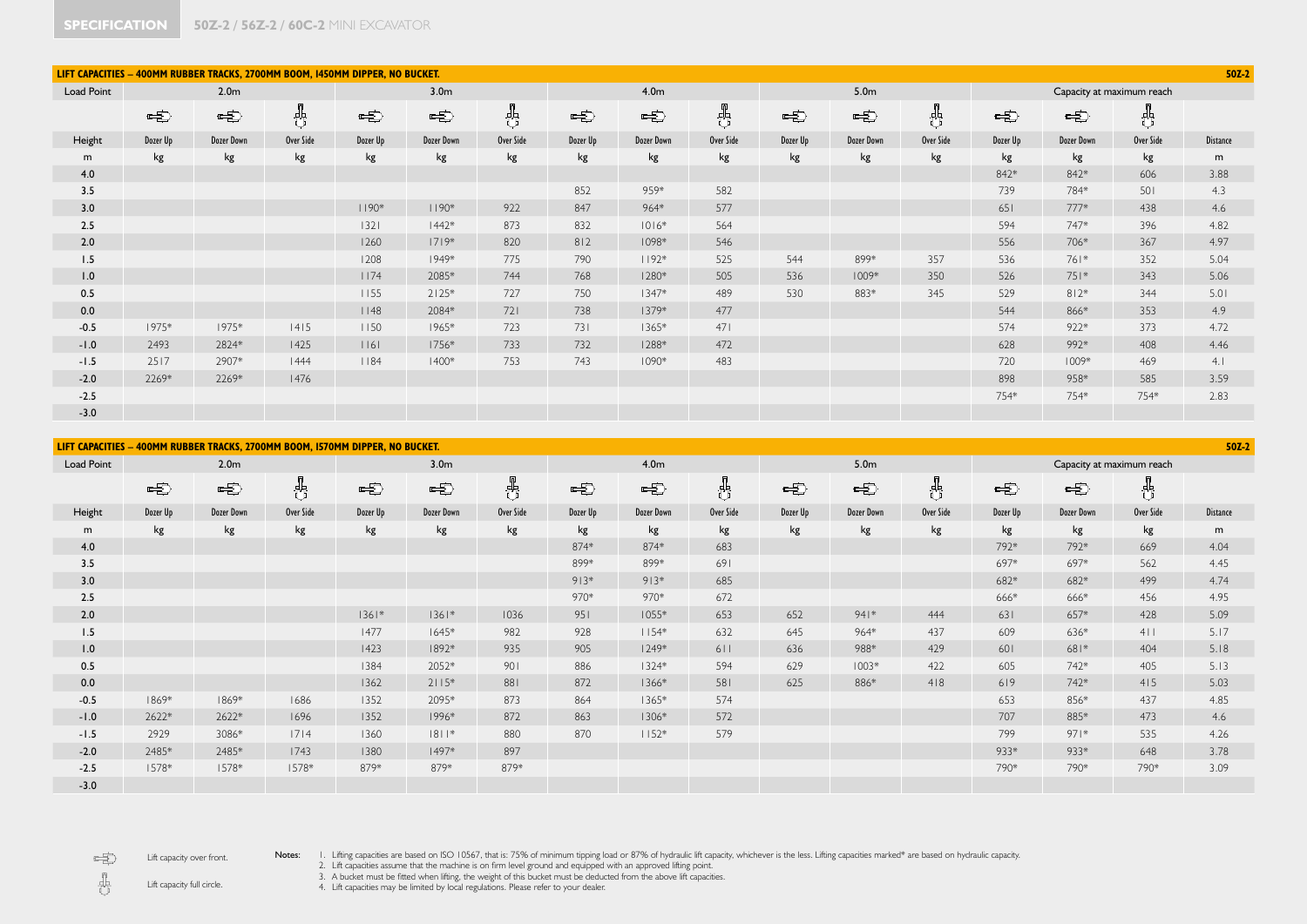| LIFT CAPACITIES - 400MM RUBBER TRACKS, 2866MM BOOM, I570MM DIPPER, NO BUCKET. |                  |            |           |                  |                   |           |                  |                   |           |                  |            |           |                           |                   | $56Z-2$   |                 |
|-------------------------------------------------------------------------------|------------------|------------|-----------|------------------|-------------------|-----------|------------------|-------------------|-----------|------------------|------------|-----------|---------------------------|-------------------|-----------|-----------------|
| <b>Load Point</b>                                                             | 2.0 <sub>m</sub> |            |           | 3.0 <sub>m</sub> |                   |           | 4.0 <sub>m</sub> |                   |           | 5.0 <sub>m</sub> |            |           | Capacity at maximum reach |                   |           |                 |
|                                                                               |                  |            |           |                  |                   |           |                  |                   |           |                  |            |           |                           |                   |           |                 |
|                                                                               |                  |            |           |                  |                   |           |                  |                   |           |                  |            |           |                           |                   |           |                 |
| Height                                                                        | Dozer Up         | Dozer Down | Over Side | Dozer Up         | <b>Dozer Down</b> | Over Side | Dozer Up         | <b>Dozer Down</b> | Over Side | Dozer Up         | Dozer Down | Over Side | Dozer Up                  | <b>Dozer Down</b> | Over Side | <b>Distance</b> |
| m                                                                             | kg               | kg         | kg        | kg               | kg                | kg        | kg               | kg                | kg        | kg               | kg         | kg        | kg                        | kg                | kg        | m               |
| 4.5                                                                           |                  |            |           |                  |                   |           |                  |                   |           |                  |            |           | $1100*$                   | $1100*$           | 816       | 3.74            |
| 4.0                                                                           |                  |            |           |                  |                   |           | 1059             | 1356*             | 738       |                  |            |           | 939                       | 976*              | 651       | 4.26            |
| 3.5                                                                           |                  |            |           |                  |                   |           | 1060             | $1322*$           | 739       |                  |            |           | 807                       | 905*              | 557       | 4.64            |
| 3.0                                                                           |                  |            |           |                  |                   |           | 1049             | 1368*             | 729       |                  |            |           | 725                       | 869*              | 497       | 4.92            |
| 2.5                                                                           |                  |            |           | 1681             | 1756*             | 1142      | 1030             | $1466*$           | 712       | 702              | $1280*$    | 480       | 671                       | 859*              | 457       | 5.12            |
| 2.0                                                                           |                  |            |           | 1616             | $2 4 $ *          | 1085      | 1006             | 1597*             | 690       | 694              | $1375*$    | 473       | 636                       | 881*              | 354       | 5.25            |
| 1.5                                                                           |                  |            |           | 1546             | 2544*             | 1023      | 979              | 1738*             | 665       | 684              | $1416*$    | 463       | 616                       | $910*$            | 414       | 5.32            |
| 1.0                                                                           |                  |            |           | 1487             | 2862*             | 971       | 954              | 1866*             | 642       | 673              | $1455*$    | 453       | 605                       | 893*              | 405       | 5.34            |
| 0.5                                                                           |                  |            |           | 1448             | 3032*             | 937       | 932              | $1960*$           | 622       | 664              | $1476*$    | 444       | 608                       | 983*              | 406       | 5.29            |
| 0.0                                                                           |                  |            |           | 1426             | 3066*             | 917       | 917              | 2003*             | 608       | 657              | $1464*$    | 438       | 622                       | $1020*$           | 4 4       | 5.19            |
| $-0.5$                                                                        | 2355*            | 2355*      | 1763      | 4 6              | 2992*             | 909       | 907              | 1987*             | 599       | 655              | $1235*$    | 436       | 652                       | $1138*$           | 434       | 5.02            |
| $-1.0$                                                                        | 3048             | 3342*      | 1771      | 4 6              | 2826*             | 909       | 904              | 1897*             | 597       |                  |            |           | 701                       | $1215*$           | 467       | 4.78            |
| $-1.5$                                                                        | 3069             | 4098*      | 1787      | 1424             | 2560*             | 915       | 909              | $1706*$           | 601       |                  |            |           | 784                       | $ 34 $ *          | 523       | 4.45            |
| $-2.0$                                                                        | 3104             | 3398*      | 8 4       | 44               | 2158*             | 931       | 929              | $1289*$           | 619       |                  |            |           | 926                       | $1277*$           | 618       | 4.01            |
| $-2.5$                                                                        | 2334*            | 2334*      | 1858      | 1475             | 1499*             | 960       |                  |                   |           |                  |            |           | $1115*$                   | $1115*$           | 810       | 3.39            |
| $-3.0$                                                                        |                  |            |           |                  |                   |           |                  |                   |           |                  |            |           |                           |                   |           |                 |
|                                                                               |                  |            |           |                  |                   |           |                  |                   |           |                  |            |           |                           |                   |           |                 |

**LIFT CAPACITIES – 400MM RUBBER TRACKS, 2866MM BOOM, 1820MM DIPPER, NO BUCKET. 60C-2** Load Point 2.0m 3.0m 4.0m 5.0m Capacity at maximum reach  $\frac{1}{C}$  $\frac{1}{\sqrt{2}}$  $\frac{1}{\sqrt{2}}$  $\frac{1}{C}$  $\frac{1}{\sigma}$ 电 电 电 电 电 电 电 电 电 电 Height Dozer Up Dozer Down Over Side Dozer Up Dozer Down Over Side Dozer Up Dozer Down Over Side Dozer Up Dozer Down Over Side Dozer Up Dozer Down Over Side Distance m kg kg kg kg kg kg kg kg kg kg kg kg kg kg kg m 4.5 1067\* 1116\* 962 3949 4.0 1055\* 1081\* 957 976\* 1021\* 806 4413 3.5 1039\* 1064\* 956 901 965\* 712 4761 3.0 1076\* 1102\* 946 830 1007\* 656 823 933\* 651 5022 2.5 1153\* 1181\* 930 827 1124\* 654 771 918\* 610 5211 2.0 1554\* 1590\* 1400 1164 1286\* 910 820 1151\* 647 738 916\* 583 5337 1.5 1790 1903\* 1345 1139 1404\* 886 811 1190\* 638 718 927\* 566 5405 1.0 1732 2184\* 1294 1116 1517\* 865 801 1228\* 629 711 950\* 560 5418 0.5 1690 2380\* 1258 1096 1610\* 847 793 1256\* 622 715 987\* 562 5376 0.0 1665 2479\* 1236 1081 1668\* 833 787 1262\* 616 731 1043\* 574 5278 -0.5 1933\* 1978\* 1933\* 1654 2486\* 1226 1072 1681\* 826 786 1226\* 616 763 1123\* 598 5121 -1.0 2662\* 2724\* 2314 1654 2410\* 1226 1071 1640\* 824 814 1166\* 638 4895 -1.5 3521 3644\* 2335 1662 2252\* 1233 1077 1527\* 830 896 1 896 1157\* 700 4592 -2.0 3112\* 3189\* 2366 1681 1991\* 1249 1094 1285\* 845 1033 1130\* 802 4186 -2.5 2421\* 2483\* 2411 1529\* 1569\* 1277 1031\* 1059\* 988 3640 -3.0 1381\* 1420\* 1381\* 816\* 840\* 816\* 2835

 $\Rightarrow$  $\frac{1}{\sqrt{2}}$ 

Lift capacity over front. Lift capacity full circle.

Notes: I. Lifting capacities are based on ISO 10567, that is: 75% of minimum tipping load or 87% of hydraulic lift capacity, whichever is the less. Lifting capacities marked\* are based on hydraulic capacity.

2. Lift capacities assume that the machine is on firm level ground and equipped with an approved lifting point.

3. A bucket must be fitted when lifting, the weight of this bucket must be deducted from the above lift capacities.

4. Lift capacities may be limited by local regulations. Please refer to your dealer.